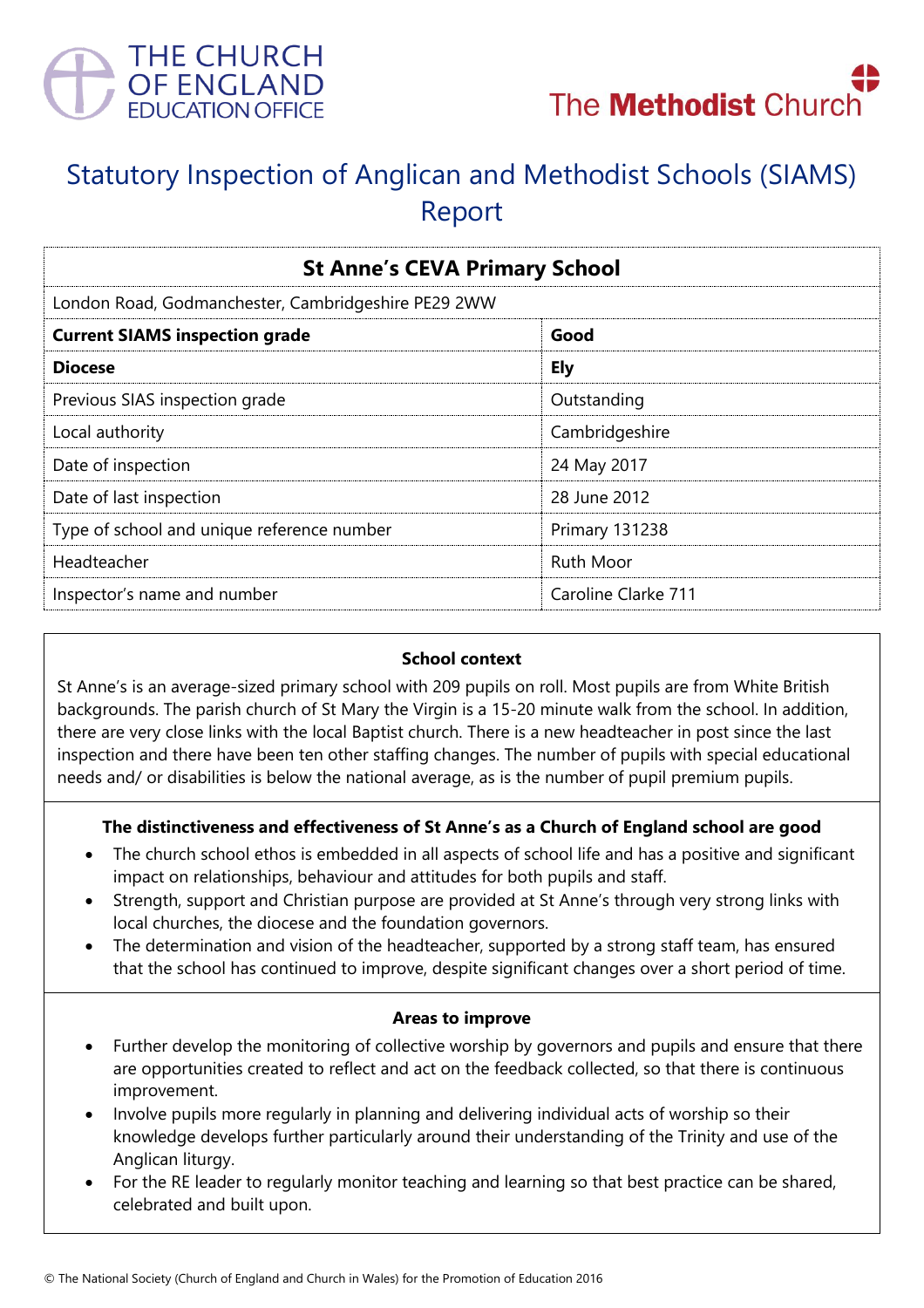### **The school, through its distinctive Christian character, is outstanding at meeting the needs of all learners**

There is a very strong sense of spirituality at the heart of the school's vision and purpose which is recognised by all. Clear, welcoming Christian messages and symbols are displayed throughout the school, encouraging pupils to make links between what they hear in worship, RE teaching about values in action and the school's Christian ethos. Parents, staff, pupils and governors all speak passionately about the strong sense of teamwork, community, kindness, friendship, love and support. This is lived and breathed daily through the St Anne's Spirit which all see as a pillar of strength throughout the many recent changes at the school. One pupil expressed this very well when she said; 'At this school behaviour is good and people are kind so it makes it a happier, better place to be. If we didn't have St Anne's Spirit we might behave differently.'

Progress and attainment at the school is good overall, supported by the close tracking of individual pupils and the use of extra support for pupils at risk of underachievement. For example, the 'Eat and Learn' sessions that take place before school have had a good impact on reading achievement in particular, as shown by an overall increase in reading age of six months in three months. All pupils are supported and encouraged to do well and to reinforce this the school employs a pastoral leader who is trained in counselling and play therapy. Attendance at St Anne's is good with all groups of children keen to learn and engage in the opportunities that the school provides.

The use of 'Talking Circles', introduced by the headteacher, enables pupils to think more deeply about aspects of Christianity and how this impacts on them as individuals. Pupils exemplify the Christian values of the school, for example by taking care of themselves and others. Through its Christian character the school promotes understanding and respect for diversity by looking at the beliefs and customs of religions in the UK and world-wide. There is good evidence that some pupils are able to apply their RE learning from one context to another. For example, a Y4 pupil, when asked, 'How do food banks show Jesus' work?' replied 'It is like when Jesus fed the five thousand. He made sure everyone was fed. The food banks make sure everyone is fed because these people help other people. Jesus also helps people.'

## **The impact of collective worship on the school community is good**

Pupils demonstrate a good understanding of the significance of collective worship and are beginning to contribute to its delivery. They particularly enjoy worship where they are involved in role play and leading the prayers. Pupils have had limited opportunities to plan and deliver a complete act of Christian worship themselves, but say they would be keen to do so.

The worship table is used well as a focus with pupils lighting a candle and then sitting attentively, listening very carefully to the message being delivered and actively and knowledgeably contributing by answering questions and applying their previous knowledge. For example, at the start of the worship a pupil recalled how in a previous act of collective worship they had learnt about how Jesus healed the man on the bed which had to be lifted in through the roof. The pupil added that this showed how kind, helpful and amazing Jesus is.

The messages delivered through collective worship support pupils in making good choices in terms of their behaviour and attitudes and there is evidence of the application of Christian values beyond the worship itself. For example, the school's aims are expressed through the statement; 'Within the love of God, we are learning together.' Pupils talk about how happy and included they feel at the school because children are kind to one another and understand the importance of saying sorry when they make mistakes.

Collective worship is thoroughly planned and delivered by a range of school staff and visitors from local churches, including the incumbent. Worship is linked to the school's values and Christian festivals, with pupils, staff and parents having regular opportunities to worship at the local church, including a termly eucharist. Collective worship has been monitored by the headteacher, pupils and governors. However, the frequency of monitoring and any improvements resulting from it are not yet sufficiently consistent to ensure impact.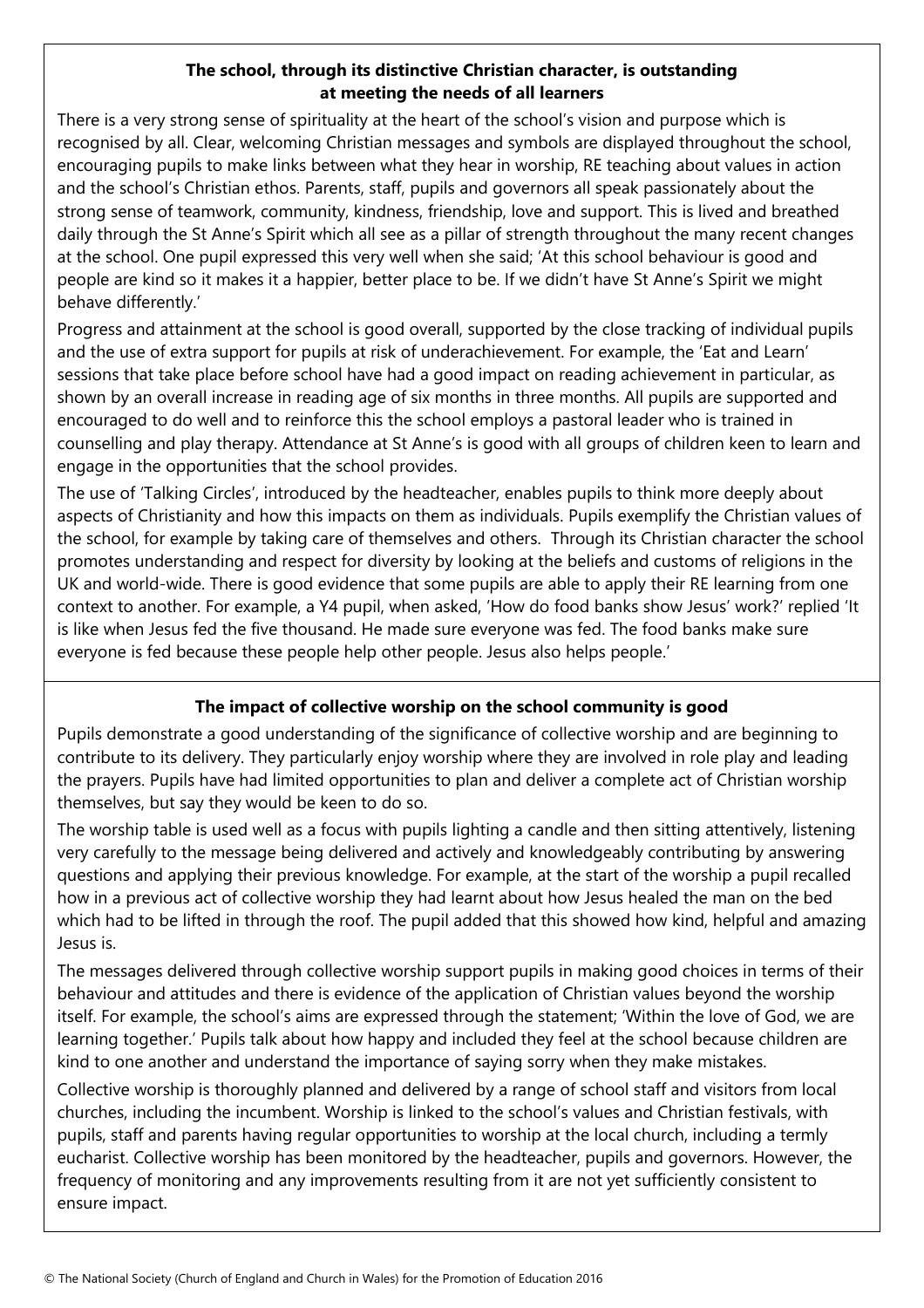Reflection areas in classrooms and around the school are embryonic but are starting to have impact. One pupil explained about the prayer chair; 'You can sit there and reflect and do an activity. There is always a reason behind it.' The school has yet to fully develop pupils' understanding of God as Father, Son and Holy Spirit.

Members of two local churches lead an activity at the school known as 'Prayer Spaces.' This enables pupils from different year groups to participate in a range of exciting hands-on activities that help them learn about the different types of prayer and how they might use prayer in their own lives.

### **The effectiveness of the religious education is good**

Religious education (RE) teaching is based on the Cambridgeshire Agreed Syllabus with plans to launch a new RE curriculum from September. This will still focus on the Cambridgeshire Agreed Syllabus but will include more material specific to the needs of the school. Staff speak very highly of the new 'Understanding Christianity' materials that they have begun to incorporate into their RE teaching. This has resulted in increased opportunities for pupils to explore and reflect upon core Christian concepts.

The knowledgeable and experienced RE Leader, who has been in post for eight months, is enthusiastically leading the changes to the RE curriculum, focused on moving the school forward in order to develop and enrich RE teaching and learning. She has already started to strengthen the teaching and learning in this subject by leading staff meetings, supporting staff in lesson planning, carrying out a scrutiny of work and ensuring that a clear assessment system is in place across the school. Pupils' RE books show good progression and differentiation and there is evidence of enquiry based learning and consistent marking with a focus on showing pupils how to improve their work. All groups, including those with special educational needs and/ or disabilities and those in receipt of pupil premium, make good progress in RE. Attainment in RE is at least as good as attainment in other core subjects, showing that overall pupils are working at the level expected for their age in RE.

Strong teaching was observed on the day of the inspection in both key stages, with teaching assistants being used effectively to question and challenge pupils and record observations. Pupils of all ages and abilities were actively engaged in their learning. The RE Leader has identified ways to further develop her role through lesson observations and sharing of best practice. Whilst much has been achieved, with the RE leader still relatively new to her role it is too early to assess how well these improvements are embedded.

## **The effectiveness of the leadership and management of the school as a church school is good**

The clear, shared Christian vision and purpose is moving the school continuously forward. The statement.; 'Within the love of God, we are all learning together' is at the centre of all the school does. Through this and the daily use of St Anne's Spirit the whole school community ensure that the distinctiveness of St Anne's as a church school is strong. There is strong capacity to further improve. This is shown by the fact that the actions from the previous inspection have been fully met and in addition the senior leadership team and foundation governors have created a further action, 'to support the new staff members and senior leadership team in ensuring the Christian ethos of the school is maintained during a period of exceptional changes within the school.'

Governors regularly both deliver and attend collective worship and have observed RE teaching. Their strategic leadership is evident through regular meetings with senior staff where they monitor and review the impact of the church ethos through the church school action plan.

Leadership by the newly appointed headteacher is passionate, positive, supportive and collaborative. She has further raised the significance of the church school ethos, by creating a church school action plan and involving staff and governors in its implementation and review. She has also ensured that the Christian ethos of the school is now a standing item on the agenda at all governor meetings.

School governors, the church, the diocese and the school work in very strong partnership and are mutually supportive of one another. This is seen through the joint training activities held at the school for staff and governors and the school's participation in diocesan activities for pupils such as the Ely Cathedral activity day, the impact of which has been raised awareness, increased understanding and the opportunity for collaboration. The governors are aware of the importance of succession planning and shared leadership,